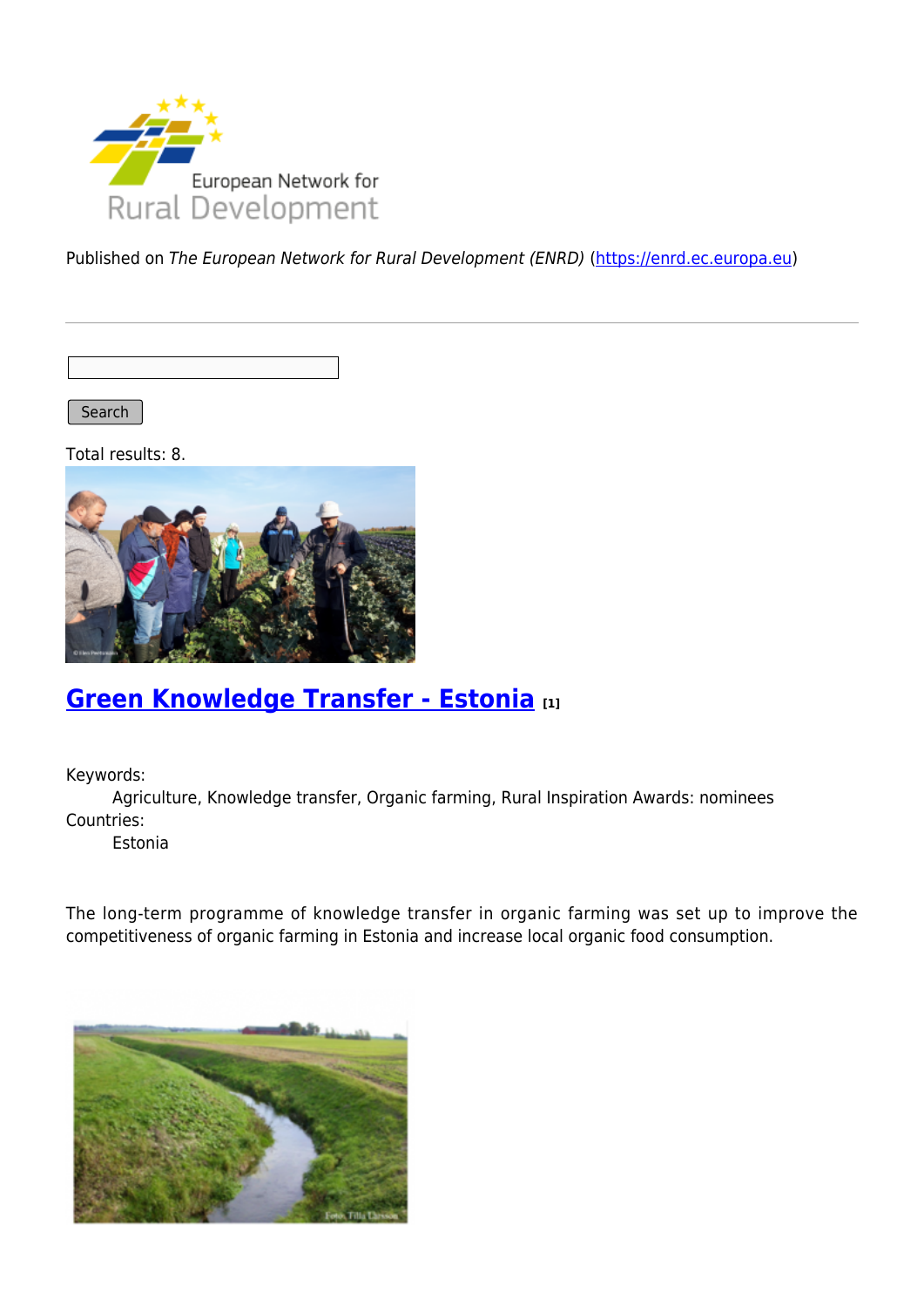# **[Studiecirklar om diken – 'Study circles' on ditch](https://enrd.ec.europa.eu/projects-practice/studiecirklar-om-diken-study-circles-ditch-management_en) [management](https://enrd.ec.europa.eu/projects-practice/studiecirklar-om-diken-study-circles-ditch-management_en) [2]**

Keywords:

Agriculture, Climate change adaptation, Education & lifelong learning, Knowledge transfer, Soil management

Countries:

Sweden

A new participatory approach for increasing landowners' knowledge on how to manage drainage ditches that play a key role in Swedish agriculture.



## **[Alvesta Biogas – expanding its production capacity](https://enrd.ec.europa.eu/projects-practice/alvesta-biogas-expanding-its-production-capacity_en) [3]**

Keywords:

Agriculture, Climate change adaptation, Environmental sustainability, Renewable energy Countries:

Sweden

Support from the rural development programme was used to buy new machinery and expand the production capacity of a biogas plant.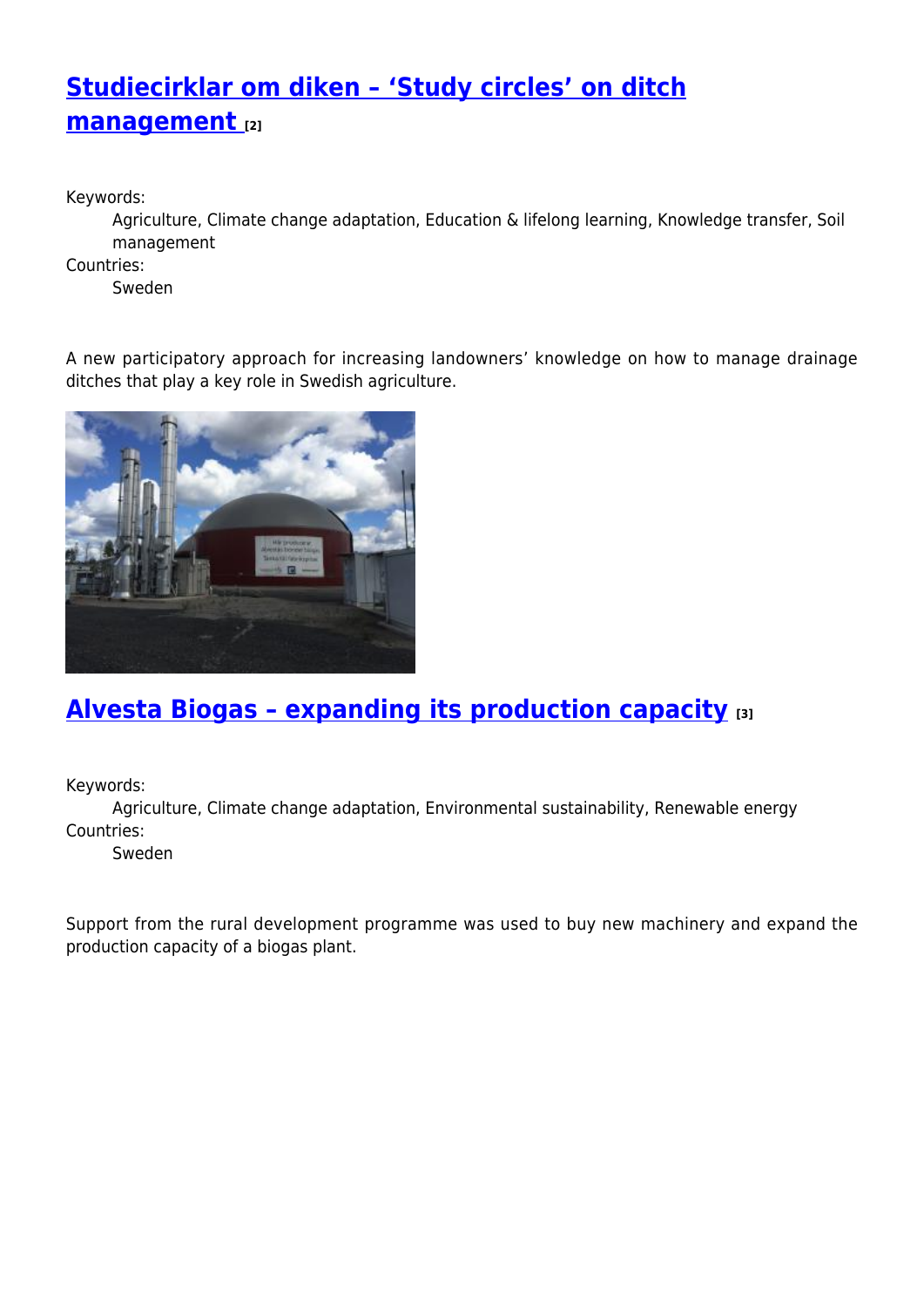

# **[Pepe Aromas – Producing organic prickly pears](https://enrd.ec.europa.eu/projects-practice/pepe-aromas-producing-organic-prickly-pears_en) [4]**

Keywords:

Added value, Agriculture, Competitiveness, Entrepreneurship, Environmental protection, Innovation, Market development, Organic farming

Countries:

Portugal

A unique example of a rural business which achieved economic profitability based on innovation and environmentally-friendly practices.



# **[Qualification of land users in nature conservation](https://enrd.ec.europa.eu/projects-practice/qualification-land-users-nature-conservation_en) [5]**

Keywords:

Advisory services, Agriculture, Information & promotion activities, Knowledge transfer, Nature conservation, Vocational training & skills acquisition

Countries:

Germany

Ensuring the preservation and restoration of species and habitats in Saxony, by offering free advice and relevant qualifications to land users.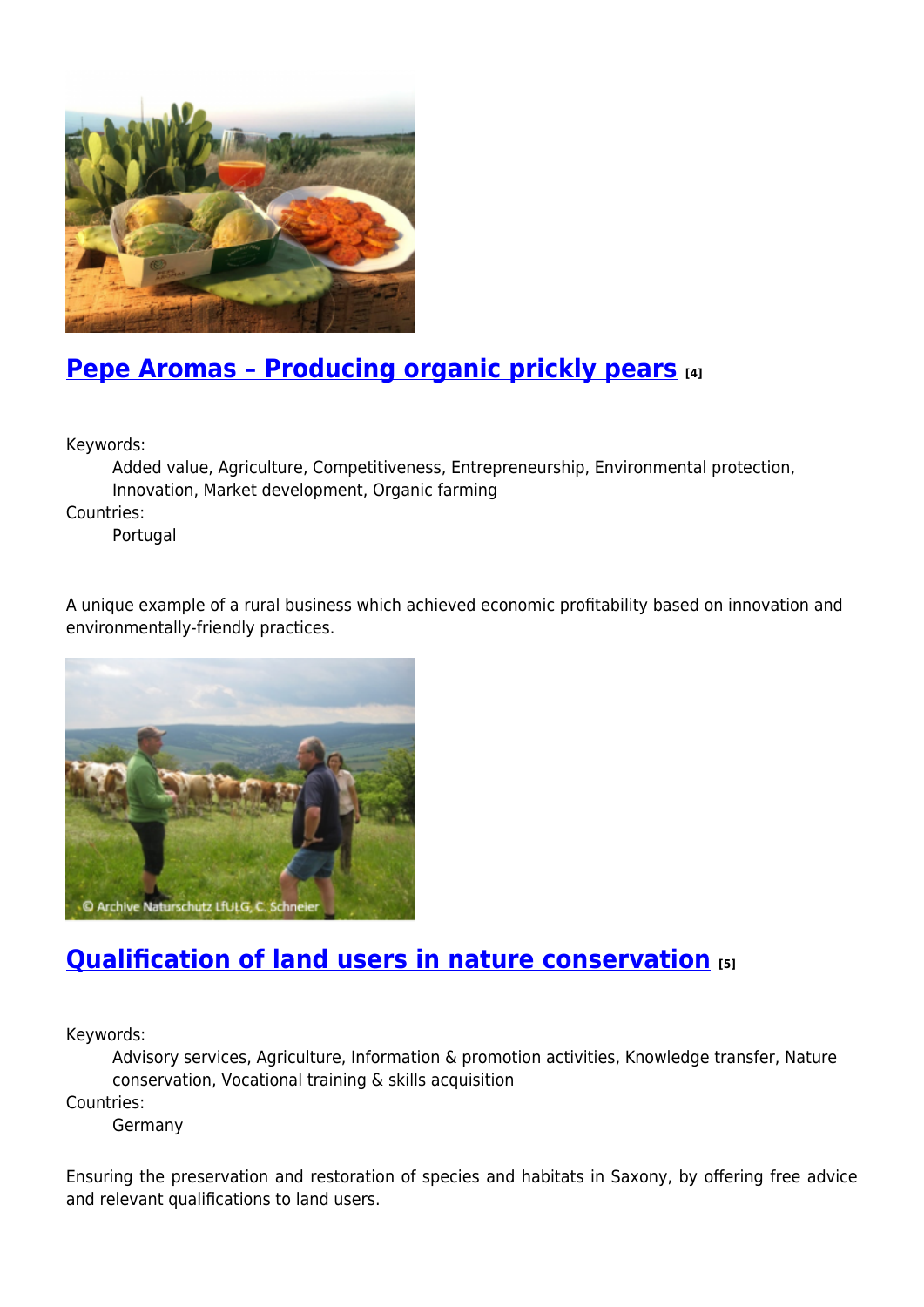

## **[Innovative asparagus production in Portugal](https://enrd.ec.europa.eu/projects-practice/innovative-asparagus-production-portugal_en) [6]**

Keywords:

Agriculture, Competitiveness, Energy efficiency, Entrepreneurship, Farm restructuring/modernisation, Rural SMEs, Young farmers

Countries:

Portugal

An agricultural company used EAFRD funding to strengthen its production of green asparagus and increase its share of the national and European market.



## **[Knowledge transfer programme on organic farming](https://enrd.ec.europa.eu/projects-practice/knowledge-transfer-programme-organic-farming_en) [7]**

Keywords:

Agriculture, Education & lifelong learning, Information & promotion activities, Organic farming Countries:

Estonia